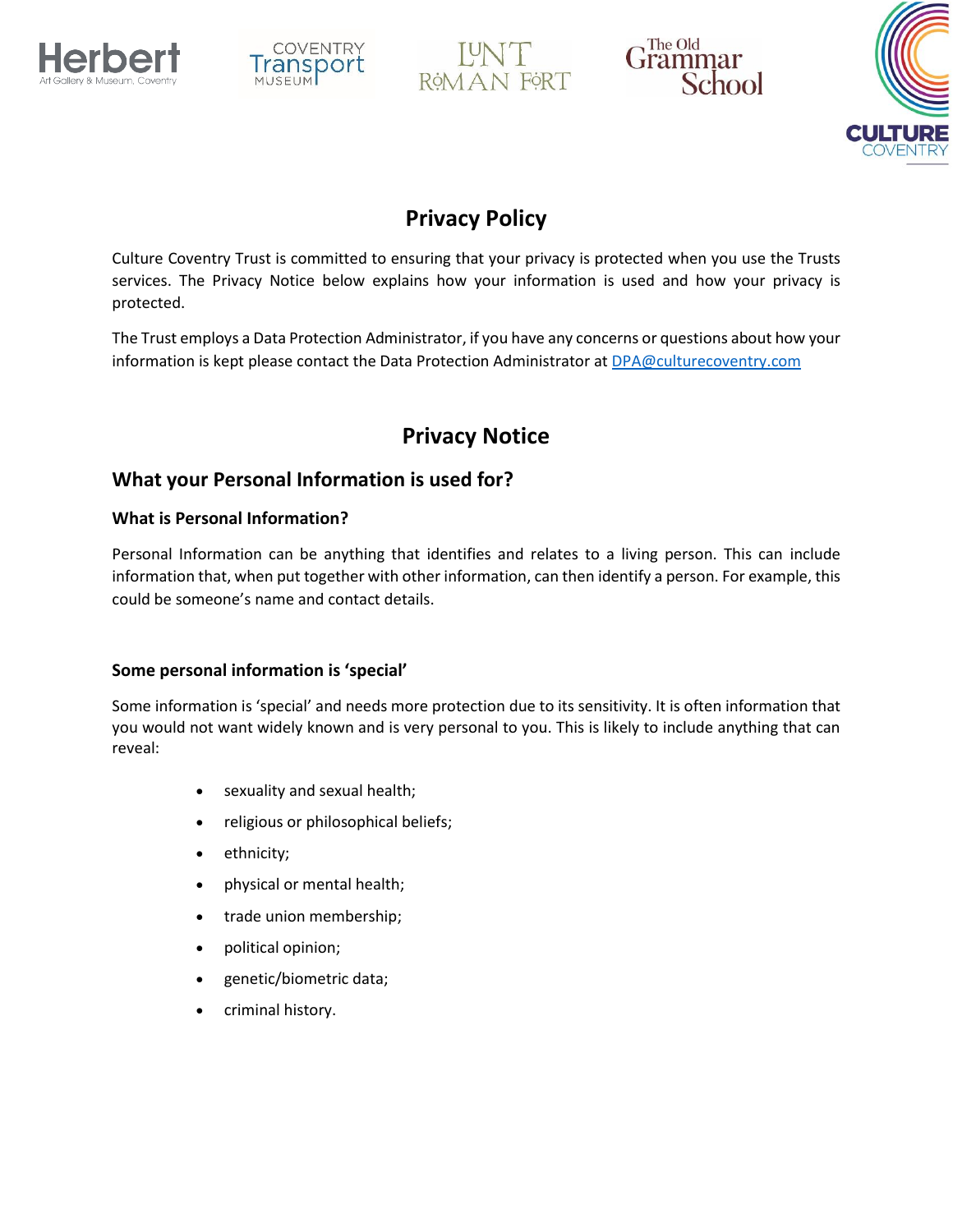#### **Why does the Trust need your Personal Information?**

The Trust may need to use some information about you to:

- deliver services and support to you;
- manage those services we provide to you;
- train and manage the employment of our workers who deliver those services;
- help investigate any worries or complaints you have about your services;
- check the quality of services; and
- to help with research and planning of new services.

#### **How the law allows us to use your Personal Information**

There are several legal reasons why we need to collect and use your Personal Information.

Generally, the Trust will collect and use personal information where:

- you have given consent;
- you have entered into a contract with us;
- it is necessary to perform our duties and provide our services;
- $\bullet$  it is required by law;
- it is necessary for employment purposes;
- you have made your information publicly available;
- it is necessary for archiving, research, or statistical purposes;

If we have consent to use your Personal Information, you have the right to remove it at any time. If you want to remove your consent, please contact [DPA@culturecoventry.com](mailto:DPA@culturecoventry.com)

#### **We only use what we need!**

Where we can, we will only collect and use Personal Information if we need it to deliver a service or meet a requirement.

If we don't need your Personal Information, then we will either keep you anonymous if we already have your information for another purpose, or we won't ask you for it. For example, in a survey we may not need your contact details, so we will only collect your survey responses.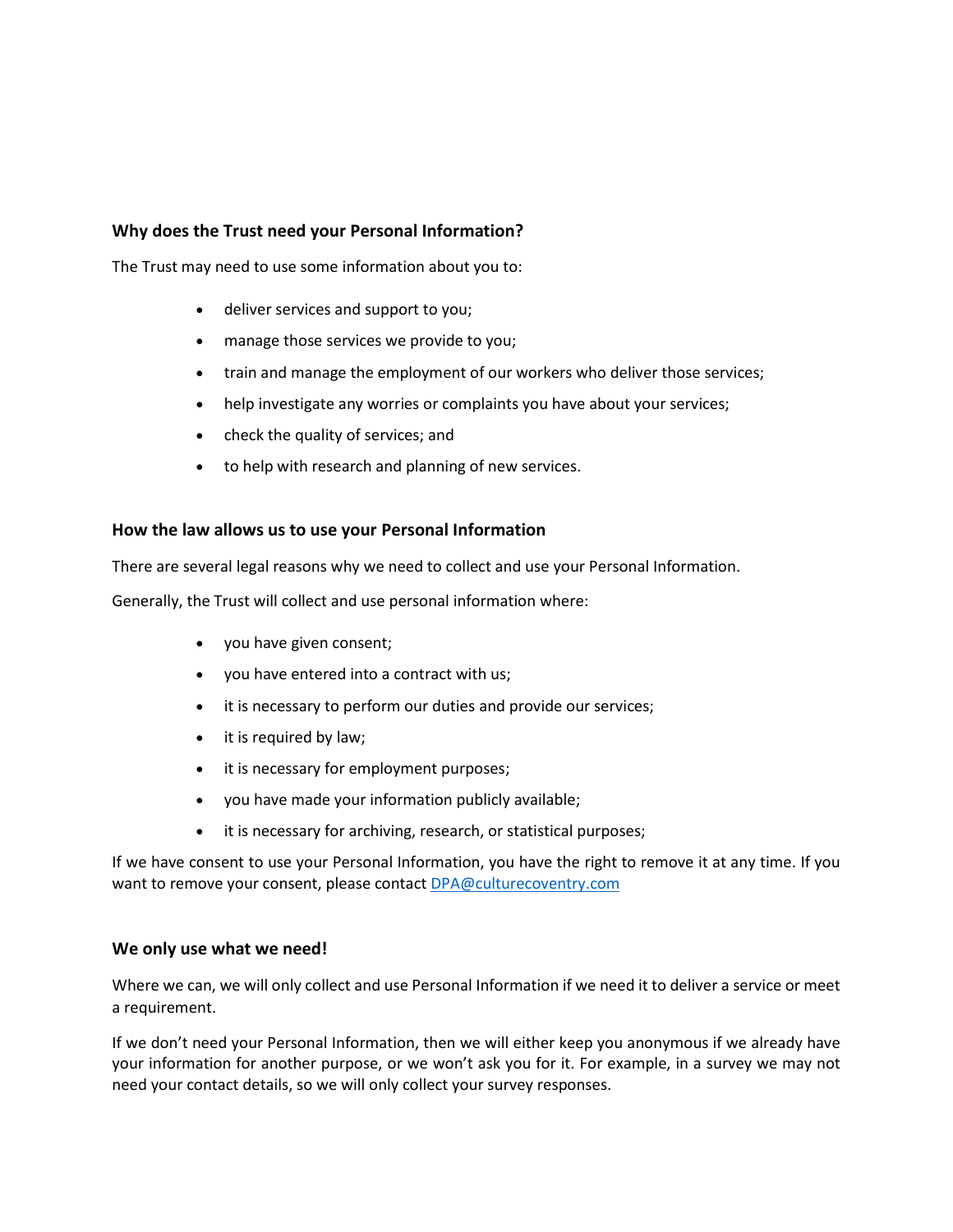If we use your Personal Information for research and analysis, we will always keep you anonymous unless you have agreed that your Personal Information can be used for that research.

We do not sell your personal information to anyone else.

### **You can ask for access to the Personal Information**

You have the right to ask for all the Personal Information we have [about you](https://www.essex.gov.uk/Your-Council/Your-Right-Know/Pages/Your-Right-Know.aspx) and the services you receive from us. When we receive a request from you in writing, we must give you access to everything we have recorded about you.

However, we cannot let you see any parts of your records that contain:

- confidential information about other people; or
- data that a professional believes will cause serious harm to you or someone else's physical or mental wellbeing; or
- information that we think may stop us from preventing or detecting a crime.

This applies to Personal Information that is in both paper and electronic records.

If you cannot or are unable to ask for your records in writing, then we will make sure that there are other ways that you can request your records. If you have any queries about access to your Personal Information please contact [DPA@culturecoventry.com](mailto:DPA@culturecoventry.com)

### **You can ask us to make changes to your Personal Information**

You should let us know if you disagree with something that is contained within the Personal Information or records that we hold in relation to you.

We may not always be able to change or remove that Personal Information, but we will correct factual inaccuracies and may include your comments in the record to show that you have requested the change.

### **You can ask us to delete Personal Information ('right to be forgotten')**

In some circumstances, you can ask for your Personal Information to be deleted, for example:

- where your Personal Information is no longer needed for the reason that it was collected in the first place;
- where you have removed your consent for us to use your Personal Information (where there is no other legal reason or legitimate purpose for us to use it);
- Where there is no legal reason for the use of your Personal Information;
- Where deleting the Personal Information is a legal requirement.

Where your Personal Information has been shared with others, we will do what we can to make sure those using your Personal Information comply with your request for erasure.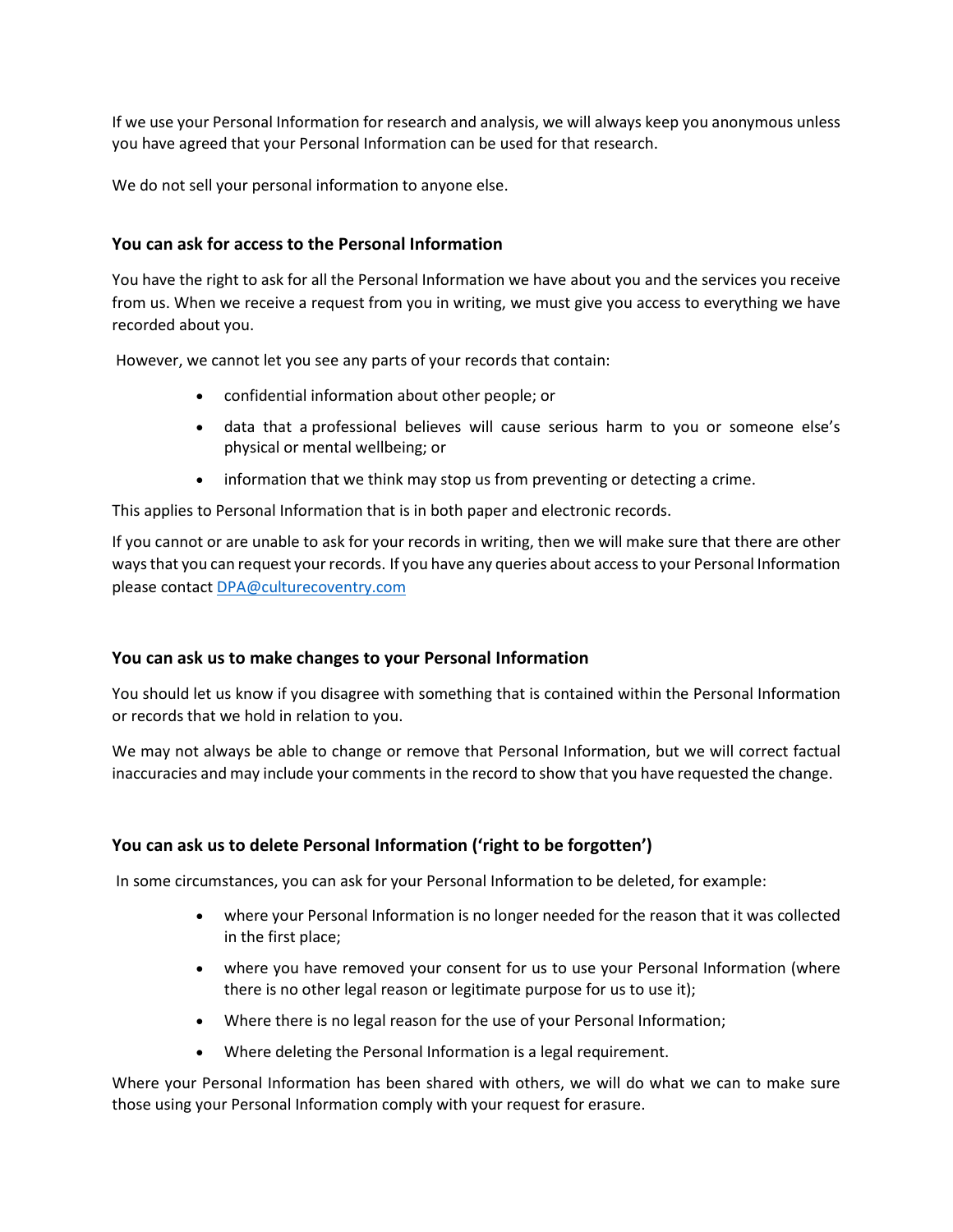Please note that we cannot delete your Personal Information where:

- we are required by law to hold such information;
- it is used for freedom of expression;
- it is used for public health purposes;
- it is for, scientific or historical research, or statistical purposes where it would make information unusable;
- it is necessary for legal claims.

#### **You can ask to limit what we use your Personal Information and Data for**

You have the right to ask us to restrict what we use your Personal Information for where:

- you have identified inaccurate information, and have told us of it;
- where we have no legal reason to use that information, but you want us to restrict what we use it for rather than erase the information altogether.

When Personal Information is restricted, it cannot be used other than to securely store the data and with your consent to handle legal claims and protect others, or where it is for important public interests of the UK.

Where restriction of use has been granted, we will inform you before we carry on using your Personal Information.

Where possible we will seek to comply with your request, but we may need to hold or use your Personal Information because we are required to by law.

### **You can ask to have your Personal Information moved to another provider (Data Portability)**

You have the right to ask for your Personal Information to be given back to you or another service provider of your choice in a commonly used format. This is called Data Portability.

It is likely that Data Portability will not apply to most of the services you receive from the Trust.

You also have the right to object if you are being 'profiled'. Profiling is where decisions are made about you based on certain things contained within your Personal Information, e.g. your health conditions.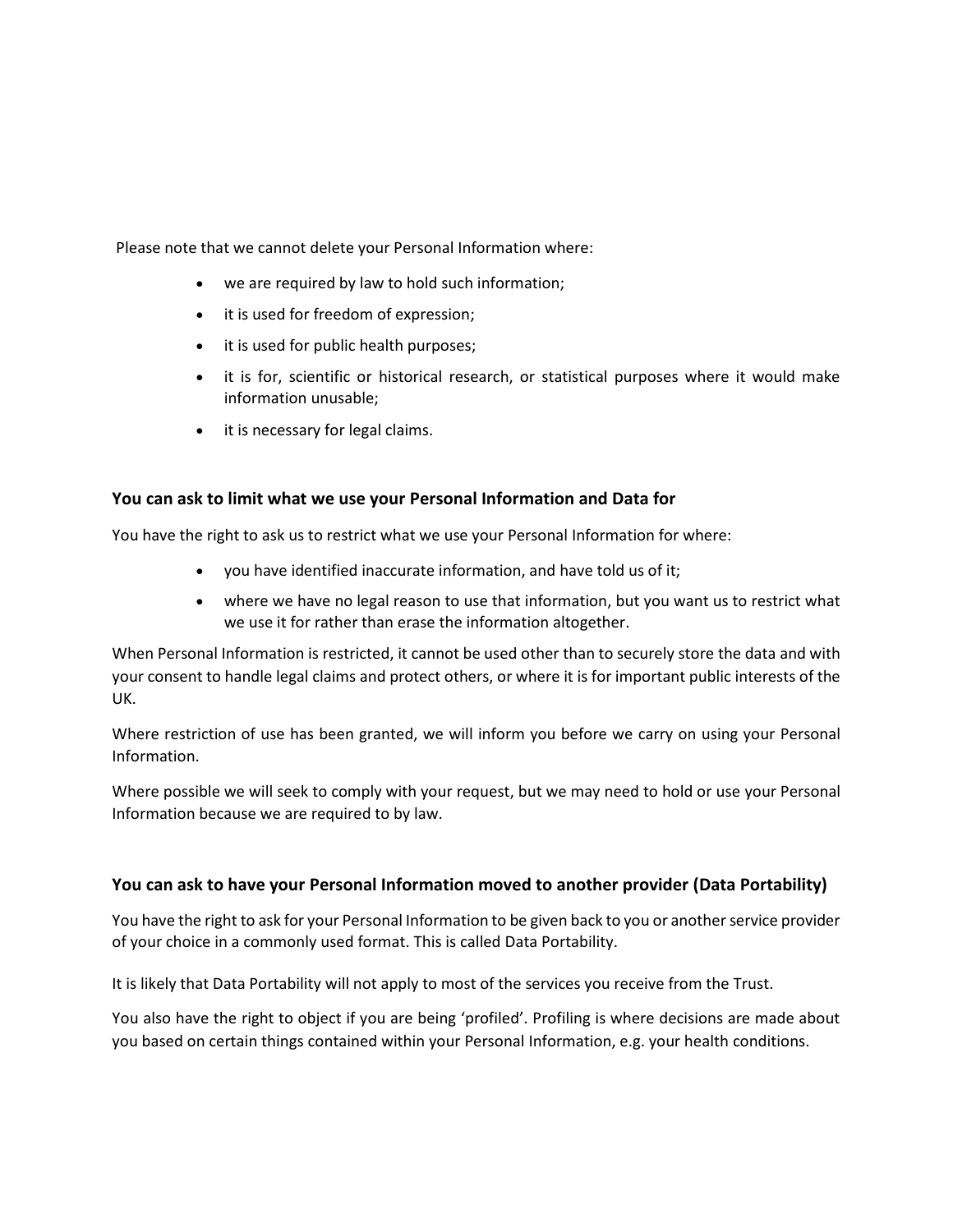#### **Who do we share your Personal Information with?**

We use a range of organisations to either store Personal Information or help deliver our services to you. Where we have these arrangements, there is always an agreement in in place to make sure that the organisation complies with Data Protection law.

We will often complete a Privacy Impact Assessment (PIA) before we share Personal Information to make sure that we protect your privacy and comply with the law.

Sometimes we have a legal duty to provide Personal Information to other organisations. This is often because we are required by law to provide this information, such as when we are required by court orders to provide the information.

We may also share your Personal Information when we feel there is a good reason that is more important than protecting your privacy. This does not happen often, but we may share your Personal Information:

- in order to stop fraud; or if there are serious risks to the public, our staff or to other professionals;
- to protect a child; or
- to protect adults who are thought to be at risk.

For all of these reasons, the risk must be serious before we can override your right to privacy. If this is the case, we will make sure that we record what Personal Information we share and our reasons for doing so. We will let you know what we have done and why if we think it is safe to do so.

#### **How do we protect your Personal Information?**

We will do what we can to make sure we hold records about you (on paper and electronically) in a secure way, and we will only make them available to those who have a right to see them. Examples of our security include:

- Encryption, meaning that information is hidden so that it cannot be read without special knowledge (such as a password). This is done with a secret code or what is called a 'cypher'. The hidden information is said to then be 'encrypted';
- Pseudonymisation, meaning that we will use a different name so we can hide parts of your Personal Information from view. This means that someone outside of the Trust could work on your Personal Information for us without ever knowing it was yours;
- Controlling access to systems and networks allows us to stop people who are not allowed to view your Personal Information from getting access to it;
- Training for our staff allows us to make them aware of how to handle Personal Information and how / when to report when something goes wrong;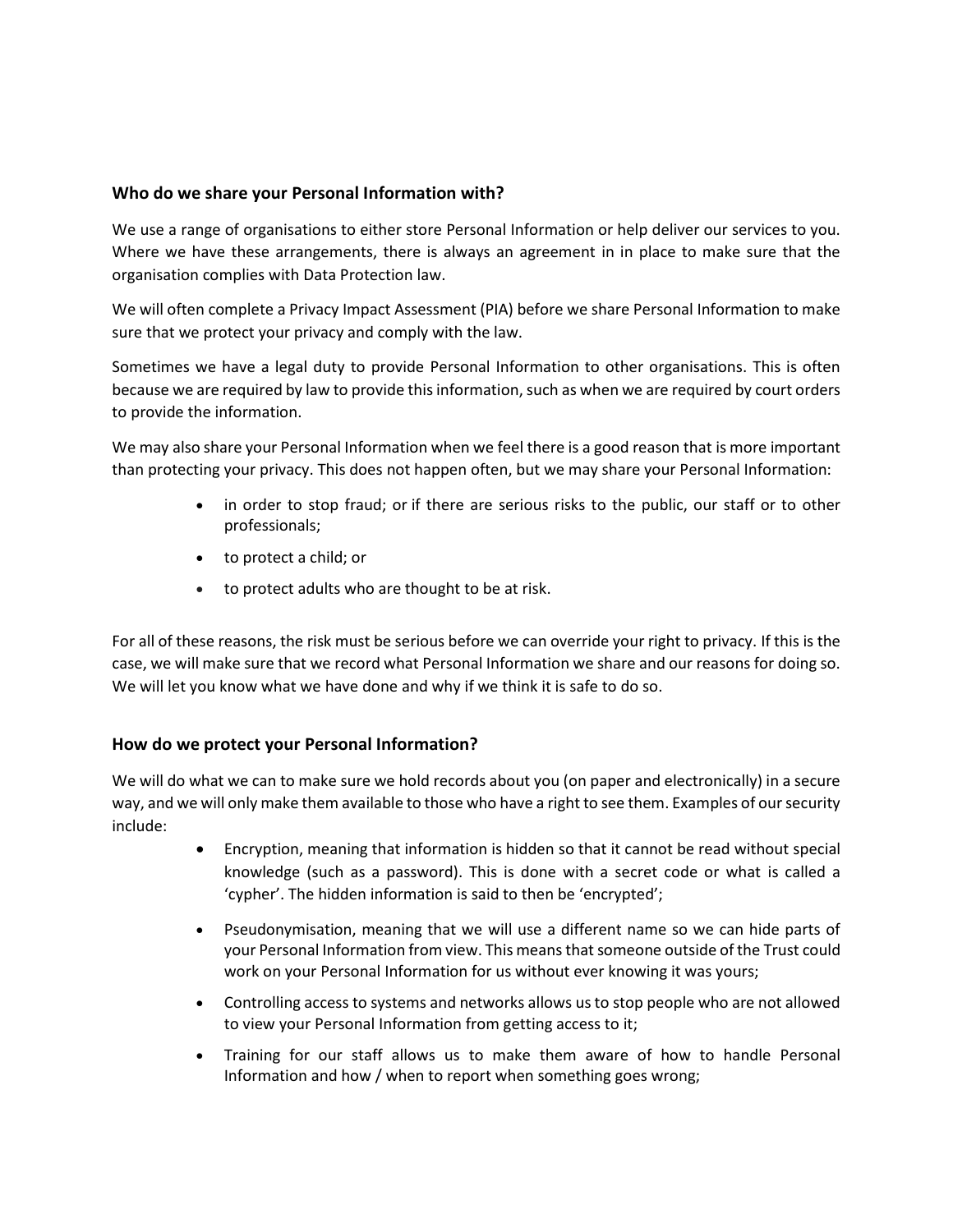Regular testing of our technology and ways of working including keeping up to date on the latest security updates.

#### **How long do we keep your Personal Information?**

There is often a legal reason for keeping your Personal Information for a set period of time, so that we try to include all of these in our retention schedule.

For each service, the schedule lists how long your Personal Information may be kept for. This ranges from months for some records to decades for historical records.

#### **Where can I get advice?**

If you have any worries or questions about how your Personal Information is being handled by the Trust, then please contact our Data Protection Administrator a[t DPA@culturecoventry.com](mailto:DPA@culturecoventry.com)

#### **Cookies (not the edible ones) and how you use this website**

To make this website easier to use, we sometimes place small text files on your device (for example your iPad or laptop) called cookies. Most big websites do this too.

They improve things by:

- remembering the things you have chosen while on our website, so you do not have to keep re-entering them whenever you visit a new page;
- remembering data you have given (for example, your address) so you do not need to keep entering it;
- measuring how you use the website so we can make sure it meets your needs;

By using our website, you agree that we can place these types of cookies on your device.

We do not use cookies on this website that collect information about what other websites you visit (often referred to as privacy intrusive cookies).

Our cookies are not used to identify you personally. They are just here to make the site work better for you. You can manage and/or delete these files as you wish.

To learn more about cookies and how to manage them, visit AboutCookies.org

#### **Measuring how you use this website (something called 'Analytics')**

We use 'Analytics' to collect information about how people use our website. We do this to make sure it is meeting peoples' needs and to understand how we can make the website work better.

'Analytics' stores information about what pages on this site you visit; how long you are on the site; how you got here; and what you click on while you are here.